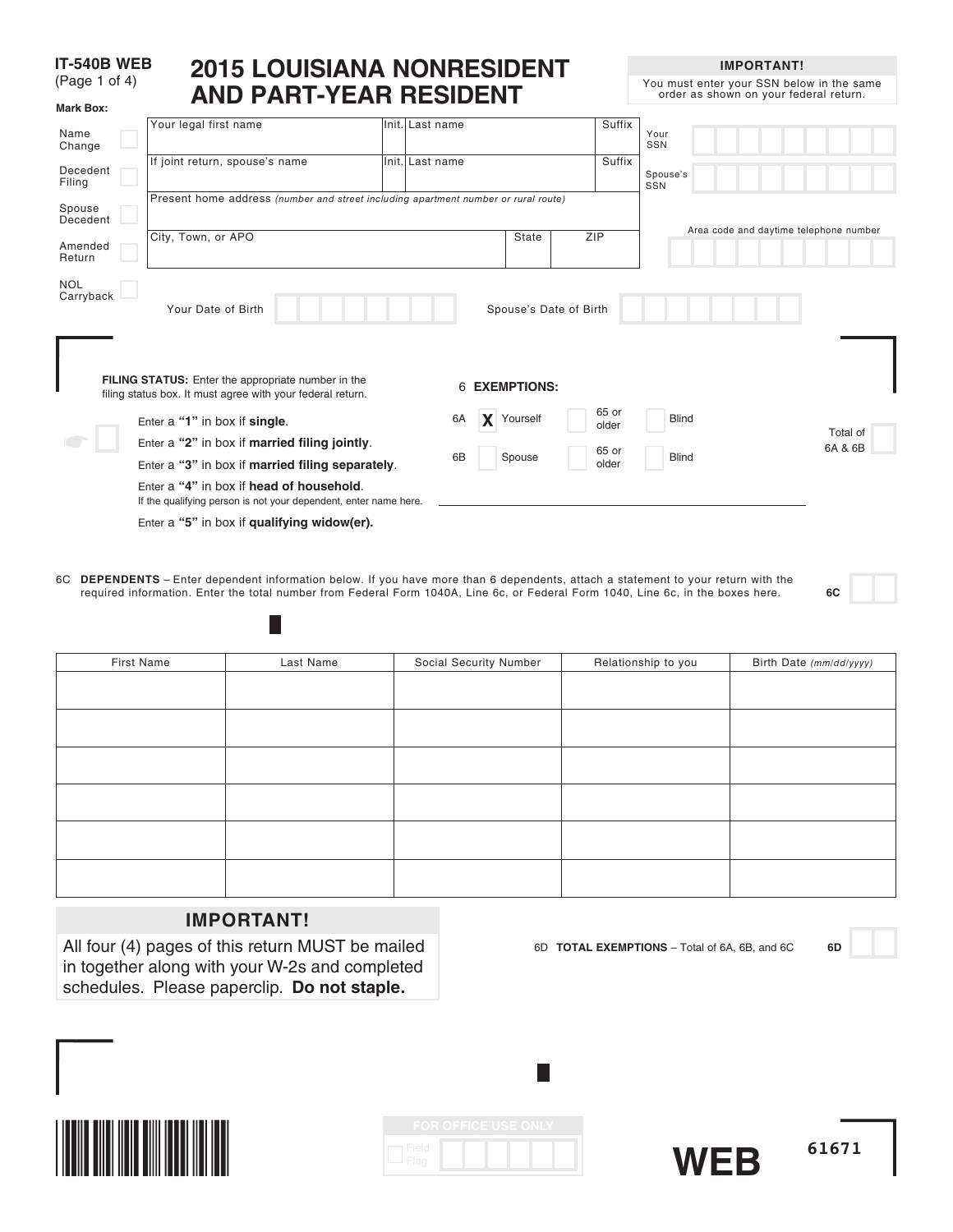## **IT-540B WEB** (Page 2 of 4)

# Enter your Social Security Number.

|                 |                | If you are not required to file a federal<br>return, indicate wages here.                                                                                                                                            | Mark this box and enter zero "0" on Line 16. |
|-----------------|----------------|----------------------------------------------------------------------------------------------------------------------------------------------------------------------------------------------------------------------|----------------------------------------------|
|                 | $\overline{7}$ | FEDERAL ADJUSTED GROSS INCOME - Enter the amount of your Federal Adjusted Gross Income<br>from the NPR worksheet, Federal column, Line 12.                                                                           | $\overline{7}$                               |
|                 | 8              | LOUISIANA ADJUSTED GROSS INCOME - Enter the amount of your Louisiana Adjusted Gross Income<br>from the NPR worksheet, Louisiana column, Line 33.                                                                     | 8                                            |
|                 | 9              | RATIO OF LOUISIANA ADJUSTED GROSS INCOME TO FEDERAL ADJUSTED GROSS INCOME -<br>Divide Line 8 by Line 7. Carry out to two decimal places in the percentage. DO NOT ROUND UP. The<br>percentage cannot exceed 100%.    | 9                                            |
|                 |                | If you did not itemize your deductions on your federal return, leave Lines 10A, 10B, and 10C<br>blank and go to Line 10D.                                                                                            |                                              |
|                 | 10A            | FEDERAL ITEMIZED DEDUCTIONS                                                                                                                                                                                          | 10A                                          |
|                 | 10B            | FEDERAL STANDARD DEDUCTION                                                                                                                                                                                           | 10B                                          |
|                 | 10C            | EXCESS FEDERAL ITEMIZED DEDUCTIONS - Subtract Line 10B from Line 10A.                                                                                                                                                | 10C                                          |
|                 | 10D            | FEDERAL INCOME TAX – If your federal income tax has been decreased by a federal disaster<br>credit allowed by IRS, mark the box. See instructions for Schedule H-NR.                                                 | 10D                                          |
|                 | 10E            | TOTAL DEDUCTIONS - Add Lines 10C and 10D.                                                                                                                                                                            | 00<br>10E                                    |
|                 | 10F            | ALLOWABLE DEDUCTIONS – Multiply Line 10E by the percentage on Line 9. Round to the nearest<br>dollar.                                                                                                                | <b>10F</b>                                   |
|                 | 11             | LOUISIANA NET INCOME - Subtract Line 10F from Line 8. If less than zero, enter "0."                                                                                                                                  | 11                                           |
|                 | 12             | YOUR LOUISIANA INCOME TAX - See the Tax Computation Worksheet to calculate the amount of<br>your Louisiana income tax.                                                                                               | 12<br>00                                     |
|                 | 13A            | FEDERAL CHILD CARE CREDIT - Enter the amount from your Federal Form 1040A, Line 31, or Federal Form<br>1040, Line 49. This amount will be used to compute your 2015 Louisiana Nonrefundable Child Care Credit.       | 13A                                          |
| ഗ               | 13B            | 2015 LOUISIANA NONREFUNDABLE CHILD CARE CREDIT - Your Federal Adjusted Gross Income<br>must be GREATER THAN \$25,000 to claim a credit on this line. See Nonrefundable Child Care<br>Credit Worksheet.               | 13B                                          |
| <b>CREDIT</b>   | 13C            | AMOUNT OF LOUISIANA NONREFUNDABLE CHILD CARE CREDIT CARRIED FORWARD FROM<br>2011 THROUGH 2014 - See Nonrefundable Child Care Credit Worksheet.                                                                       | 13C                                          |
| TAX             |                | 2015 LOUISIANA NONREFUNDABLE SCHOOL READINESS CREDIT - Your Federal Adjusted Gross<br>Income must be GREATER THAN \$25,000 to claim the credit on this line. See Nonrefundable<br>School Readiness Credit Worksheet. |                                              |
| <b>FUNDABLE</b> | 13D            | 5<br>$\mathbf{2}$<br>3                                                                                                                                                                                               | 13D                                          |
| ш               | 13E            | AMOUNT OF LOUISIANA NONREFUNDABLE SCHOOL READINESS CREDIT CARRIED FORWARD<br>FROM 2011 THROUGH 2014 - See Nonrefundable School Readiness Credit Worksheet.                                                           | 13E                                          |
| <b>NONR</b>     | 14             | OTHER NONREFUNDABLE TAX CREDITS - From Schedule G-NR, Line 10                                                                                                                                                        | 00<br>14                                     |
|                 | 15             | TOTAL NONREFUNDABLE TAX CREDITS - Add Lines 13B through 14.                                                                                                                                                          | 15                                           |

| 16 | ADJUSTED LOUISIANA INCOME TAX - Subtract Line 15 from Line 12. If the result is less than zero, or you are not required to file a federal return, enter zero "0." |                 |                                                        |    |
|----|-------------------------------------------------------------------------------------------------------------------------------------------------------------------|-----------------|--------------------------------------------------------|----|
| 17 | <b>CONSUMER USE TAX</b><br>You must mark one of these<br>boxes.                                                                                                   | No use tax due. | Amount from the Consumer Use<br>Tax Worksheet. Line 2. | 17 |
| 18 | TOTAL INCOME TAX AND CONSUMER USE TAX - Add Lines 16 and 17.                                                                                                      |                 |                                                        | 18 |



**CONTINUE ON NEXT PAGE**

**61672**



Enter the first 4 characters of your last name in these boxes.

**D C B A**

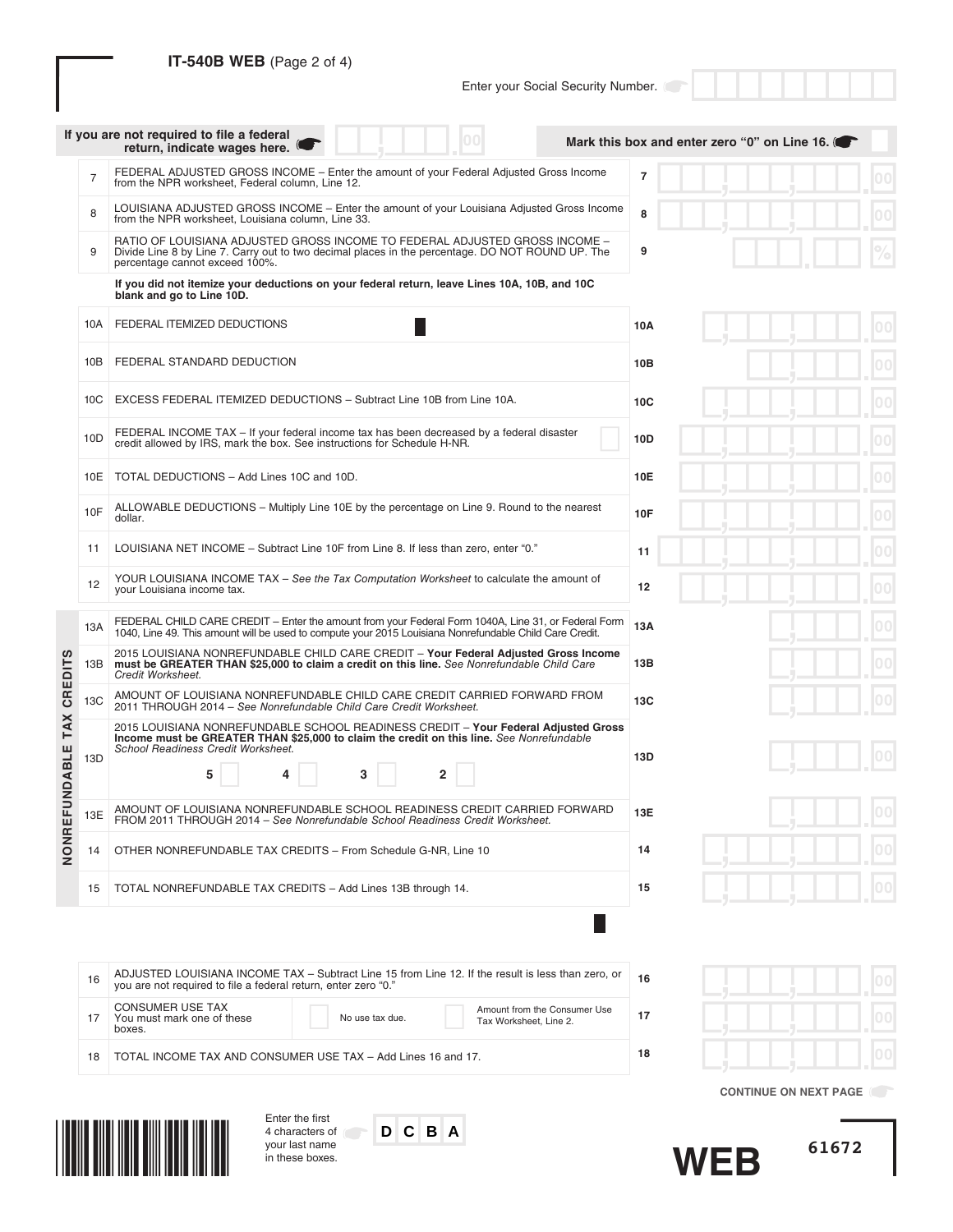# **IT-540B WEB** (Page 3 of 4)

Enter your Social Security Number.

|                                        | 19    | 2015 LOUISIANA REFUNDABLE CHILD CARE CREDIT - Your Federal Adjusted Gross Income must<br>be EQUAL TO OR LESS THAN \$25,000 to claim the credit on this line. See instructions, page 12 and<br>Refundable Child Care Credit Worksheet.       | 19  |  |  |  |  |  |  |
|----------------------------------------|-------|---------------------------------------------------------------------------------------------------------------------------------------------------------------------------------------------------------------------------------------------|-----|--|--|--|--|--|--|
| ഗ<br>╘<br>$\overline{\mathsf{d}}$<br>ш | 19A I | Enter the qualified expense amount from the Refundable Child Care Credit Worksheet, Line 3.                                                                                                                                                 | 19A |  |  |  |  |  |  |
| <b>GR</b>                              |       | 19B<br>19B Enter the amount from the Refundable Child Care Credit Worksheet, Line 6.                                                                                                                                                        |     |  |  |  |  |  |  |
| <b>TAX</b><br>EFUNDABLE                | 20    | 2015 LOUISIANA REFUNDABLE SCHOOL READINESS CREDIT - Your Federal Adjusted Gross Income<br>must be EQUAL TO OR LESS THAN \$25,000 to claim the credit on this line. See Refundable School<br>Readiness Credit Worksheet.<br>3<br>5<br>4<br>2 | 20  |  |  |  |  |  |  |
| $\sim$                                 | 21    | LOUISIANA CITIZENS INSURANCE CREDIT<br>21A<br>See instructions, page 2.                                                                                                                                                                     | 21  |  |  |  |  |  |  |
|                                        | 22    | OTHER REFUNDABLE TAX CREDITS - From Schedule F-NR, Line 7                                                                                                                                                                                   | 22  |  |  |  |  |  |  |
|                                        |       |                                                                                                                                                                                                                                             |     |  |  |  |  |  |  |

|         | 23 | AMOUNT OF LOUISIANA TAX WITHHELD FOR 2015 - Attach Forms W-2 and 1099.                     | 23 |
|---------|----|--------------------------------------------------------------------------------------------|----|
| ഗ       | 24 | AMOUNT OF CREDIT CARRIED FORWARD FROM 2014                                                 | 24 |
| PAYMENT | 25 | AMOUNT PAID ON YOUR BEHALF BY A COMPOSITE PARTNERSHIP FILING<br>Enter name of partnership. | 25 |
|         | 26 | AMOUNT OF ESTIMATED PAYMENTS FOR 2015                                                      | 26 |
|         | 27 | AMOUNT PAID WITH EXTENSION REQUEST                                                         | 27 |

| 28 | TOTAL REFUNDABLE TAX CREDITS AND PAYMENTS - Add Lines 19, and 20<br>through 27. Do not include amounts on Line 19A, 19B and 21A.                                                                  | 28 |
|----|---------------------------------------------------------------------------------------------------------------------------------------------------------------------------------------------------|----|
| 29 | OVERPAYMENT – If Line 28 is greater than Line 18, subtract Line 18 from Line 28. Your<br>overpayment may be reduced by Underpayment of Estimated Tax Penalty. Otherwise,<br>go to Line 36.        | 29 |
| 30 | UNDERPAYMENT PENALTY – See instructions for Underpayment Penalty, page 12<br>and Form R-210NR. If you are a farmer, check the box.                                                                | 30 |
| 31 | ADJUSTED OVERPAYMENT – If Line 29 is greater than Line 30, subtract Line 30 from Line 29. If Line 30 is<br>greater than Line 29, subtract Line 29 from Line 30, and enter the balance on Line 36. | 31 |
|    |                                                                                                                                                                                                   |    |

33 SUBTOTAL – Subtract Line 32 from Line 31 to determine the amount of overpayment available for credit

34 AMOUNT OF LINE 33 TO BE CREDITED TO 2016 INCOME TAX **CREDIT**

AMOUNT TO BE REFUNDED – Subtract Line 34 from Line 33. If mailing to LDR, use Address 2 on the next page.

32 TOTAL DONATIONS – From Schedule D-NR, Line 25

Enter a "2" in box if you want to receive your refund by paper check.

or refund.

35

DUE

|                   | 30 |  |
|-------------------|----|--|
| 29. If Line 30 is | 31 |  |
|                   | 32 |  |

**33**

**34**

**35**

**REFUND**

|  | п       |
|--|---------|
|  | 00<br>п |
|  | 00<br>г |
|  | 00<br>п |
|  | 00      |
|  |         |

|  |  | O C<br>m |
|--|--|----------|
|  |  | 00<br>m  |

|                                  |    |                                              | D C B A<br>4 characters of<br>your last name<br>in these boxes.                                                                                                                 |                                                                                                                     |                                              | <b>WFB</b>       | 61673 |
|----------------------------------|----|----------------------------------------------|---------------------------------------------------------------------------------------------------------------------------------------------------------------------------------|---------------------------------------------------------------------------------------------------------------------|----------------------------------------------|------------------|-------|
|                                  |    | Type:<br>Checking<br>Routing<br>Number       | Savings<br>Enter the first                                                                                                                                                      | Will this refund be forwarded to a financial<br>institution located outside the United States?<br>Account<br>Number | <b>COMPLETE AND SIGN RETURN ON NEXT PAGE</b> | <b>No</b><br>Yes |       |
| RE <sub>I</sub>                  |    |                                              |                                                                                                                                                                                 | <b>DIRECT DEPOSIT INFORMATION</b>                                                                                   |                                              |                  |       |
| <b>BUE</b><br>$\frac{0}{2}$<br>틽 |    | you will receive your refund by paper check. | Enter a "3" in box if you want to receive your refund by direct deposit. Complete<br>information below. If information is unreadable, or if you do not make a refund selection, |                                                                                                                     |                                              |                  |       |
|                                  | 35 |                                              | Enter a "2" in box if you want to receive your refund by paper check.                                                                                                           |                                                                                                                     | <b>REFUND</b><br>აა                          |                  |       |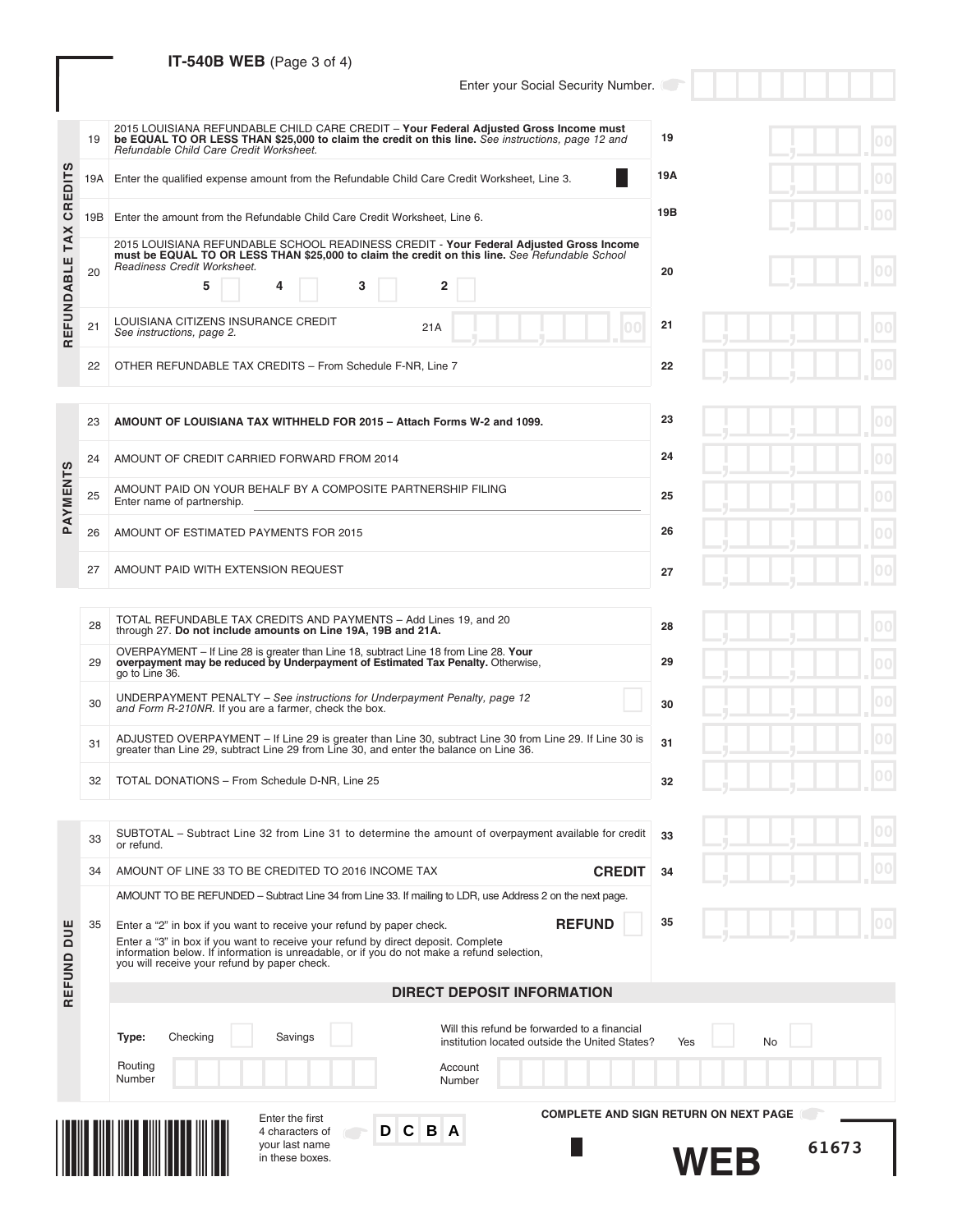## **IT-540B WEB** (Page 4 of 4)

Enter your Social Security Number.

| 36 | AMOUNT YOU OWE - If Line 18 is greater than Line 28, subtract Line 28 from Line 18.                                                                                         | 36 |  |
|----|-----------------------------------------------------------------------------------------------------------------------------------------------------------------------------|----|--|
| 37 | ADDITIONAL DONATION TO THE MILITARY FAMILY ASSISTANCE FUND                                                                                                                  | 37 |  |
| 38 | ADDITIONAL DONATION TO THE COASTAL PROTECTION AND RESTORATION FUND                                                                                                          | 38 |  |
| 39 | ADDITIONAL DONATION TO LOUISIANA FOOD BANK ASSOCIATION                                                                                                                      | 39 |  |
| 40 | ADDITIONAL DONATION TO THE SNAP FRAUD AND ABUSE DETECTION AND PREVENTION FUND                                                                                               | 40 |  |
| 41 | INTEREST – From the Interest Calculation Worksheet, page 11, Line 5.                                                                                                        | 41 |  |
| 42 | DELINQUENT FILING PENALTY – From the Delinguent Filing Penalty Calculation Worksheet, page 11, Line 7.                                                                      | 42 |  |
| 43 | DELINQUENT PAYMENT PENALTY – From Delinguent Payment Penalty Calculation Worksheet, page 12, Line 7.                                                                        | 43 |  |
| 44 | UNDERPAYMENT PENALTY - See instructions for Underpayment Penalty, page 12, and<br>Form R-210NR. If you are a farmer, check the box.                                         | 44 |  |
| 45 | BALANCE DUE LOUISIANA - Add Lines 36 through 44. If mailing to<br><b>PAY THIS AMOUNT.</b><br>LDR, use address 1 below. For electronic payment options, see inside<br>cover. | 45 |  |

# **DO NOT SEND CASH.**

# **IMPORTANT!**

All four (4) pages of this return MUST be mailed in together along with your W-2s and completed schedules. Please paperclip. **Do not staple.**

| ment of individual income tax refunds through the method as described on Line 35. |                                          | I declare that I have examined this return, and to the best of my knowledge, it is true and complete. Declaration of paid preparer is based on all available information. If I made a<br>contribution to the START Savings Program, I consent that my Social Security Number may be given to the Louisiana Office of Student Financial Assistance to properly identify the<br>START Savings Program account holder. If married filing jointly, both Social Security Numbers may be submitted. I understand that by submitting this form I authorize the disburse- |      |                                                           |  |
|-----------------------------------------------------------------------------------|------------------------------------------|-------------------------------------------------------------------------------------------------------------------------------------------------------------------------------------------------------------------------------------------------------------------------------------------------------------------------------------------------------------------------------------------------------------------------------------------------------------------------------------------------------------------------------------------------------------------|------|-----------------------------------------------------------|--|
| Your Signature                                                                    |                                          |                                                                                                                                                                                                                                                                                                                                                                                                                                                                                                                                                                   | Date | Signature of paid preparer other than taxpayer            |  |
| Spouse's Signature (If filing jointly, both must sign.)                           |                                          |                                                                                                                                                                                                                                                                                                                                                                                                                                                                                                                                                                   | Date | Telephone number of paid preparer<br>Date                 |  |
| Enter the first 4 characters of your<br>last name in these boxes.                 |                                          |                                                                                                                                                                                                                                                                                                                                                                                                                                                                                                                                                                   |      | Social Security Number, PTIN, or<br>FEIN of paid preparer |  |
| Individual Income Tax Return<br>Calendar year return due 5/15/2016                | S<br>ဖာ<br>Φ<br>$\overline{\phantom{a}}$ | <b>Mail Balance Due Return with Payment</b><br>TO: Department of Revenue<br>P. O. Box 3550<br>Baton Rouge, LA 70821-3550                                                                                                                                                                                                                                                                                                                                                                                                                                          |      | <b>SPEC</b><br><b>CODE</b>                                |  |
|                                                                                   | ਹ<br>đ<br>⋖                              | Mail All Other Individual Income Tax Returns<br>TO: Department of Revenue<br>P. O. Box 3440<br>Baton Rouge, LA 70821-3440                                                                                                                                                                                                                                                                                                                                                                                                                                         |      | 61674<br><b>WEB</b>                                       |  |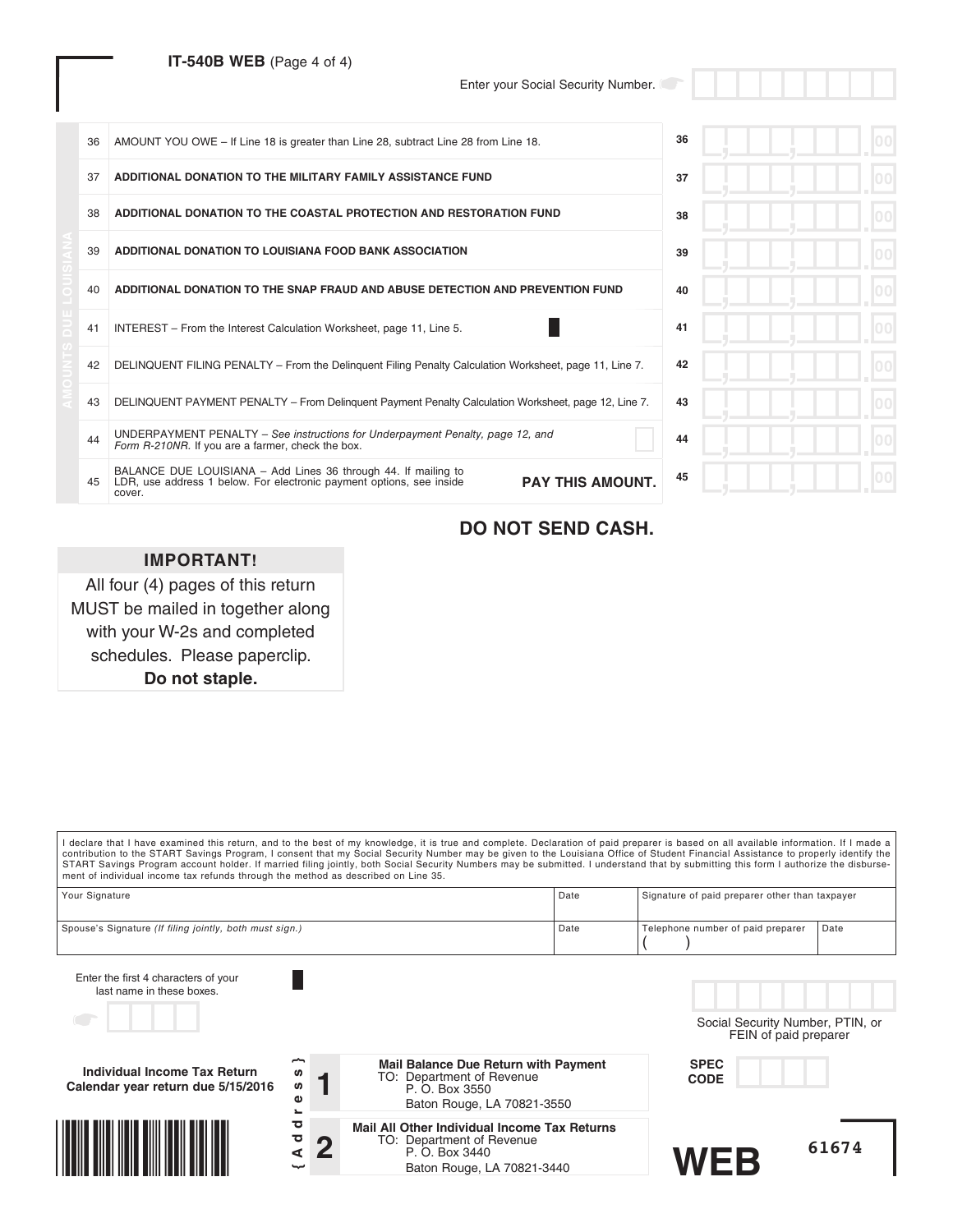$\mathbb{Z}$ 

Enter your Social Security Number.

## **Nonresident and Part-Year Resident (NPR) Worksheet**

|    | See instructions for completing the NPR worksheet beginning on page 3.                                                                                                                                                                                                                                 | Federal | Louisiana |
|----|--------------------------------------------------------------------------------------------------------------------------------------------------------------------------------------------------------------------------------------------------------------------------------------------------------|---------|-----------|
|    | Wages, salaries, tips, etc.                                                                                                                                                                                                                                                                            |         |           |
| 2  | Taxable interest                                                                                                                                                                                                                                                                                       |         |           |
| 3  | <b>Dividends</b>                                                                                                                                                                                                                                                                                       |         |           |
| 4  | Business income (or loss) and Farm income (or loss)                                                                                                                                                                                                                                                    |         |           |
| 5  | Gains (or losses)                                                                                                                                                                                                                                                                                      |         |           |
| 6  | IRA distributions, Pensions and Annuities.                                                                                                                                                                                                                                                             |         |           |
|    | Rental real estate, royalties, partnerships, S corporations, trusts, etc.                                                                                                                                                                                                                              |         |           |
| 8  | Social Security benefits                                                                                                                                                                                                                                                                               |         |           |
| 9  | Other income                                                                                                                                                                                                                                                                                           |         |           |
| 10 | Total Income $-$ Add the income amounts on Lines $1 - 9$ for each column.                                                                                                                                                                                                                              |         |           |
| 11 | Total Adjustments to Income                                                                                                                                                                                                                                                                            |         |           |
| 12 | Adjusted Gross Income – Subtract Line 11 from Line 10 for each column. Enter the amount<br>in the Federal column on IT-540B, Line 7. The amount shown in the <b>Federal column</b> should<br>agree with Federal Form 1040EZ, Line 4, OR Federal Form 1040A, Line 21, OR Federal Form<br>1040, Line 37. |         |           |

### **2015 Adjustments to Income**

|                     | 13 | Interest and dividend income from other states and their political subdivisions                                                                |
|---------------------|----|------------------------------------------------------------------------------------------------------------------------------------------------|
| Additions           | 14 | Recapture of START contributions                                                                                                               |
|                     | 15 | Total - Add Lines 12, 13, and 14.                                                                                                              |
|                     | 16 | Interest and Dividends on U.S. Government Obligations                                                                                          |
|                     | 17 | Louisiana State Employees' Retirement Benefits -                                                                                               |
|                     | 18 | Louisiana State Teachers' Retirement Benefits -                                                                                                |
|                     | 19 | Federal Retirement Benefits - Date retired: Taxpayer _______________ Spouse: _____________                                                     |
|                     | 20 | Provide name or statute:                                                                                                                       |
|                     | 21 | Annual Retirement Income Exemption for Taxpayers 65 or over -                                                                                  |
|                     | 22 | Native American Income                                                                                                                         |
|                     | 23 | <b>START Savings Program Contribution</b>                                                                                                      |
| <b>Subtractions</b> | 24 | Military Pay Exclusion                                                                                                                         |
|                     | 25 | Road Home                                                                                                                                      |
|                     | 26 | Recreation Volunteer or Volunteer Firefighter                                                                                                  |
|                     | 27 | <b>Voluntary Retrofit Residential Structure</b>                                                                                                |
|                     | 28 | IRC 280C Expense Adjustment                                                                                                                    |
|                     | 29 | Elementary and Secondary School Tuition, Educational Expenses for Home-Schooled<br>Children, Educational Expenses for Quality Public Education |
|                     | 30 | Capital Gain from Sale of Louisiana Business                                                                                                   |
|                     | 31 | Other Exempt Income                                                                                                                            |
|                     | 32 | Total Exempt Income - Add Lines 16 through 31.                                                                                                 |
|                     | 33 | <b>LOUISIANA ADJUSTED GROSS INCOME.</b> Subtract Line 32 from Line 15, Also, enter this<br>amount on Form IT-540B, Line 8.                     |

**61675**

**WEB**

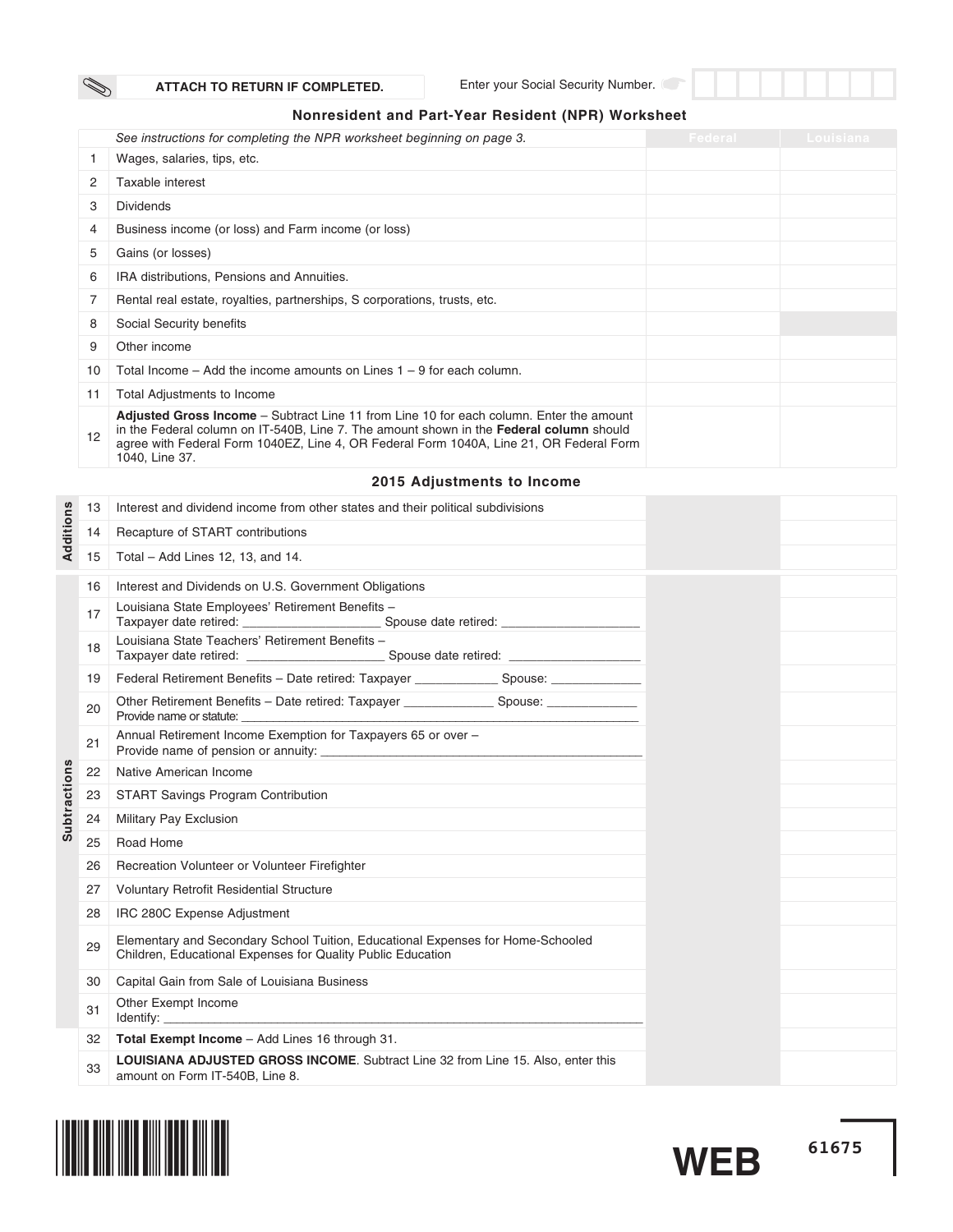#### **2015 Louisiana School Expense Deduction Worksheet**

| Your Name | Your Social Security Number                                                                                                                |
|-----------|--------------------------------------------------------------------------------------------------------------------------------------------|
|           |                                                                                                                                            |
|           | This worksheet should he used to calculate the three School Evnense Deductions listed helow. These deductions may only he taken for school |

- This worksheet should be used to calculate the three School Expense Deductions listed below. These deductions ma expense paid in Louisiana during the time a person was a Louisiana resident. Refer to Revenue Information Bulletin 12-008 and 09-019 on LDR's website.
	- 1. **Elementary and Secondary School Tuition** R.S. 47:297.10 provides a deduction for amounts paid during the tax year for tuition and fees required for your dependent child's enrollment in a nonpublic elementary or secondary school that complies with the criteria set forth in Brumfield v. Dodd and Section 501(c)(3) of the Internal Revenue Code or to any public elementary or secondary laboratory school that is operated by a public college or university. The school can verify that it complies with the criteria. The deduction is equal to the actual amount of tuition and fees paid per dependent, limited to \$5,000. The tuition and fees that can be deducted include amounts paid for tuition, fees, uniforms, textbooks and other supplies **required** by the school.
	- 2. **Educational Expenses for Home-Schooled Children** R.S. 47:297.11 provides a deduction for educational expenses paid during the tax year for home-schooling your dependent child. In order to qualify for the deduction, you must be approved by the State Board of Elementary and Secondary Education (BESE) for home-schooling. The deduction is equal to 50 percent of the actual qualified educational expenses paid for the home-schooling per dependent, limited to \$5,000. Qualified educational expenses include amounts paid for the purchase of textbooks and curricula necessary for home-schooling.
	- 3. **Educational Expenses for a Quality Public Education** R.S. 47:297.12 provides a deduction for the fees or other amounts paid during the tax year for a quality education of a dependent child enrolled in a public elementary or secondary school, including Louisiana Department of Education approved charter schools. The deduction is equal to 50 percent of the amounts paid per dependent, limited to \$5,000. The amounts that can be deducted include amounts paid for uniforms, textbooks and other supplies **required** by the school.
- **II.** On the chart below, list the name of each student and the name of the school the student attends. If the student is home-schooled, enter "homeschooled." Enter an "X" in the box in column 1 if your dependent qualifies for the Elementary and Secondary School Tuition deduction, column 2 for Educational Expenses for Home-Schooled Children deduction, or column 3 for Quality Public Education deduction. If you have more than six qualifying dependents, attach a statement to your return with the required information.

| <b>Student</b> | <b>Name of Qualifying Dependent</b> | <b>Name of School</b> | Deduction as described<br>in Section I |  |  |  |  |
|----------------|-------------------------------------|-----------------------|----------------------------------------|--|--|--|--|
|                |                                     |                       |                                        |  |  |  |  |
| A              |                                     |                       |                                        |  |  |  |  |
| B              |                                     |                       |                                        |  |  |  |  |
| $\mathbf{C}$   |                                     |                       |                                        |  |  |  |  |
| D              |                                     |                       |                                        |  |  |  |  |
| Е              |                                     |                       |                                        |  |  |  |  |
|                |                                     |                       |                                        |  |  |  |  |

Using the letters that correspond to each qualifying dependent listed in Section II, list the amount paid per student for each qualifying expense. For students attending a qualifying school, the expense must be for an item **required** by the school. Refer to the information in Section I to determine which expenses qualify for the deduction. Retain copies of cancelled checks, receipts and other documentation in order to support the amount of qualifying expenses. If you checked column 1 in Section II, skip the 50% calculation below; however, the deduction is still limited to \$5,000.

| <b>Qualifying Expense</b>                                                        |     |     |     |     | List the amount paid for each student as listed in Section II. |     |  |  |  |  |  |  |  |  |
|----------------------------------------------------------------------------------|-----|-----|-----|-----|----------------------------------------------------------------|-----|--|--|--|--|--|--|--|--|
|                                                                                  |     | B   | C.  | D   | F.                                                             |     |  |  |  |  |  |  |  |  |
| <b>Tuition and Fees</b>                                                          |     |     |     |     |                                                                |     |  |  |  |  |  |  |  |  |
| <b>School Uniforms</b>                                                           |     |     |     |     |                                                                |     |  |  |  |  |  |  |  |  |
| Textbooks, or Other Instructional Materials                                      |     |     |     |     |                                                                |     |  |  |  |  |  |  |  |  |
| Supplies                                                                         |     |     |     |     |                                                                |     |  |  |  |  |  |  |  |  |
| Total (add amounts in each column)                                               |     |     |     |     |                                                                |     |  |  |  |  |  |  |  |  |
| If column 2 or 3 in Section II was checked.<br>multiply by:                      | 50% | 50% | 50% | 50% | 50%                                                            | 50% |  |  |  |  |  |  |  |  |
| <b>Deduction per Student - Enter the result</b><br>or \$5,000 whichever is less. |     |     |     |     |                                                                |     |  |  |  |  |  |  |  |  |

**IV.** Total the Deduction per Student in Section III, based on the deduction for which the students qualified as marked in boxes 1, 2, or 3 in Section II.

| Enter the total Elementary and Secondary School Tuition Deduction.                                     |  |
|--------------------------------------------------------------------------------------------------------|--|
| Enter the total Educational Expenses for Home-Schooled Children Deduction.                             |  |
| Enter the total Educational Expenses for a Quality Public Education Deduction.                         |  |
| Enter the total deduction here and on the Nonresident and Part-year Resident (NPR) Worksheet, Line 29. |  |



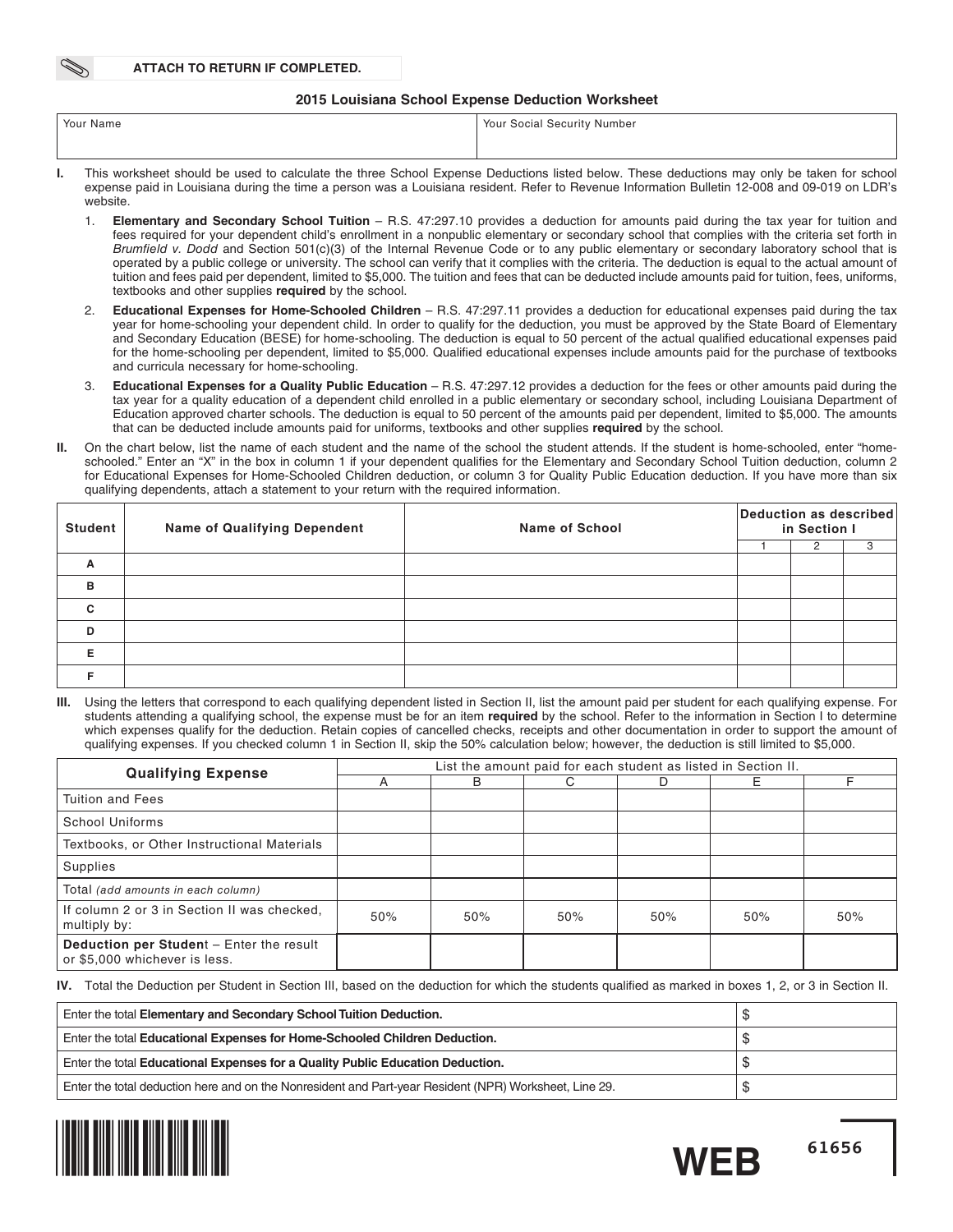

Individuals who file an individual income tax return and have overpaid their tax may choose to donate all or part of their overpayment shown on Line 31 of Form IT-540B to the organizations or funds listed below. Enter on Lines 2 through 24, the portion of the overpayment you wish to donate. The total on Line 25 cannot exceed the amount of your overpayment on Line 31 of Form IT-540B.

|                          |                | Adjusted Overpayment- From IT-540B, Line 31                         |                                                     |                          |    | 1                                                                    |    |  |
|--------------------------|----------------|---------------------------------------------------------------------|-----------------------------------------------------|--------------------------|----|----------------------------------------------------------------------|----|--|
|                          |                |                                                                     |                                                     |                          |    |                                                                      |    |  |
|                          | $\overline{c}$ | The Military Family Assistance<br>Fund                              | $\overline{2}$                                      |                          | 14 | Louisiana Coalition Against<br>Domestic Violence, Inc.               | 14 |  |
|                          | 3              | <b>Coastal Protection and</b><br><b>Restoration Fund</b>            | 3                                                   |                          | 15 | Decorative Lighting on the<br>Crescent City Connection               | 15 |  |
|                          | $\overline{4}$ | <b>SNAP Fraud and Abuse</b><br><b>Detection and Prevention Fund</b> | 4                                                   |                          | 16 | Operation and Maintenance of<br>the New Orleans Ferries              | 16 |  |
| $\overline{\phantom{0}}$ | 5              | The START Program                                                   | 5                                                   | $\overline{\phantom{0}}$ | 17 | Louisiana National Guard Honor<br><b>Guard for Military Funerals</b> | 17 |  |
| LINE                     | 6              | <b>Wildlife Habitat and Natural</b><br>Heritage Trust Fund          | 6                                                   | LINE<br>Щ                | 18 | <b>Bastion Community of Resilience</b>                               | 18 |  |
| $\overline{0}$           | $\overline{7}$ | Louisiana Cancer Trust Fund                                         | $\overline{7}$                                      | $\overline{\circ}$       | 19 | The Louisiana Youth Leadership<br>Seminar Corporation                | 19 |  |
|                          | 8              | Louisiana Animal Welfare<br>Commission                              | 8                                                   | <b>DONATIONS</b>         | 20 | Lighthouse for the Blind in New<br>Orleans                           | 20 |  |
| <b>DONATIONS</b>         | 9              | Louisiana Food Bank Association                                     | 9                                                   |                          | 21 | The Louisiana Association for<br>the Blind                           | 21 |  |
|                          | 10             | Make-A-Wish Foundation of the<br>Texas Gulf Coast and Louisiana     | 10                                                  |                          | 22 | Louisiana Center for the Blind                                       | 22 |  |
|                          | 11             | Louisiana Association of United<br>Ways/LA 2-1-1                    | 11                                                  |                          | 23 | Affiliated Blind of Louisiana, Inc.                                  | 23 |  |
|                          | 12             | <b>American Red Cross</b>                                           | 12                                                  |                          | 24 | Louisiana State Troopers<br>Charities, Inc.                          | 24 |  |
|                          | 13             | Dreams Come True, Inc.                                              | 13                                                  |                          |    |                                                                      |    |  |
|                          |                | TOTAL DOMATIONS                                                     | $\mathbf{1}$ $\mathbf{0}$ $\mathbf{1}$ $\mathbf{1}$ |                          |    |                                                                      |    |  |

<sup>25</sup> TOTAL DONATIONS – Add Lines 2 through 24. This amount cannot be more than Line 1. Also, enter this amount on Form IT-540B, Line 32. **<sup>25</sup>**

 $|00|$ 

**61676**

**WEB**

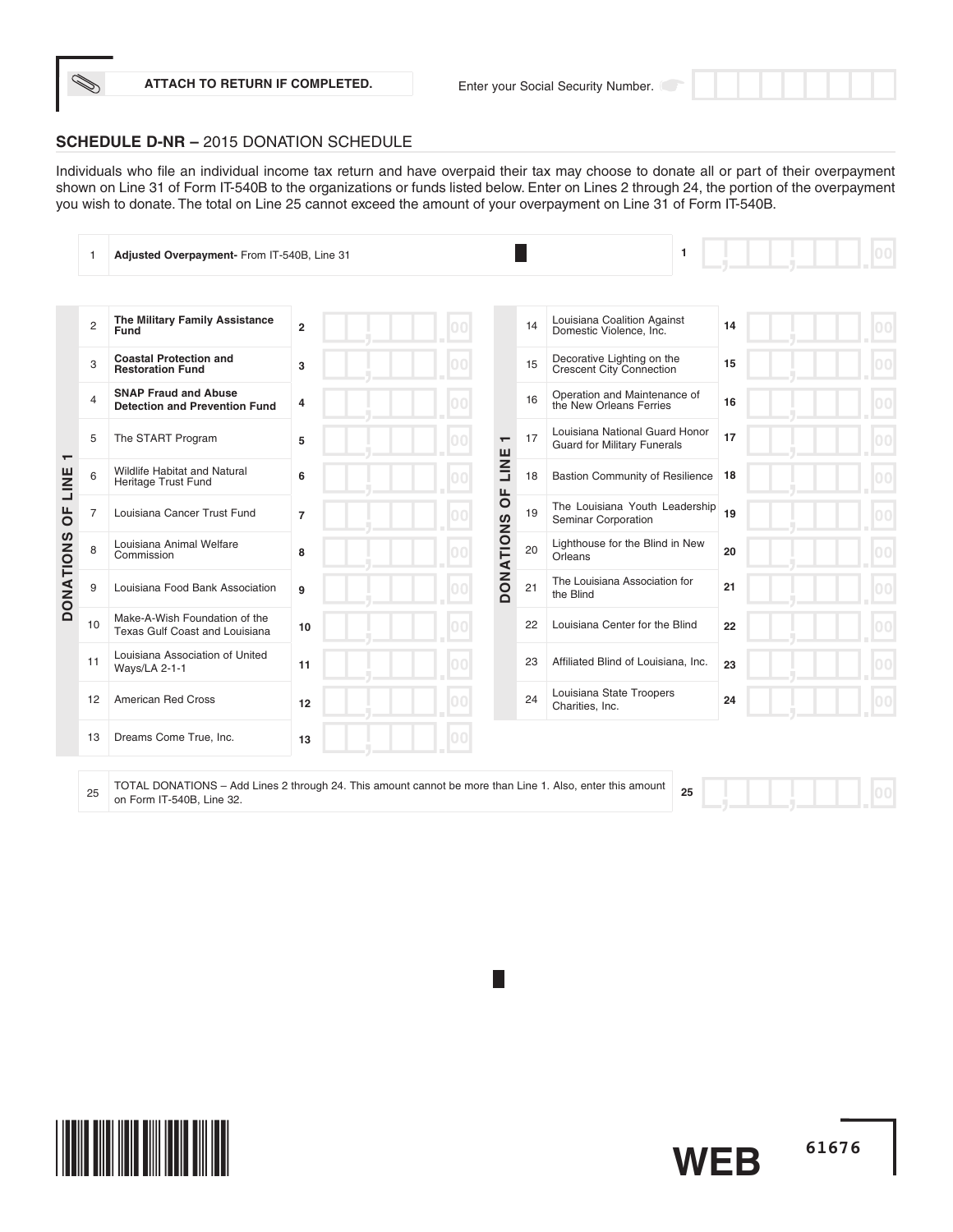|    | ATTACH TO RETURN IF COMPLETED.                                                                                                                                                                                                |   |      |    | Enter your Social Security Number. |                                                                 |    |                                 |                 |
|----|-------------------------------------------------------------------------------------------------------------------------------------------------------------------------------------------------------------------------------|---|------|----|------------------------------------|-----------------------------------------------------------------|----|---------------------------------|-----------------|
|    | <b>SCHEDULE F-NR</b> - 2015 REFUNDABLE TAX CREDITS                                                                                                                                                                            |   |      |    |                                    |                                                                 |    |                                 |                 |
| 1  | Credit for amounts paid by certain military servicemembers for obtaining Louisiana Hunting and Fishing Licenses.                                                                                                              |   |      |    |                                    |                                                                 |    |                                 |                 |
| 1A | Yourself                                                                                                                                                                                                                      |   |      |    |                                    |                                                                 |    | State of issue                  |                 |
|    |                                                                                                                                                                                                                               |   |      |    | or State Identification            | the control of the control of the control of the control of the |    | State of issue                  |                 |
| 1B | Spouse                                                                                                                                                                                                                        |   |      |    |                                    |                                                                 |    | State of issue                  |                 |
|    |                                                                                                                                                                                                                               |   |      |    | or State Identification            | the control of the control of the control of the control of the |    | State of issue                  |                 |
| 1C | Dependents: List dependent names.                                                                                                                                                                                             |   |      |    |                                    |                                                                 |    |                                 |                 |
|    | Dependent name experience and the contract of the contract of the contract of the contract of the contract of the contract of the contract of the contract of the contract of the contract of the contract of the contract of |   |      |    |                                    |                                                                 |    |                                 |                 |
|    |                                                                                                                                                                                                                               |   |      |    |                                    |                                                                 |    |                                 |                 |
|    |                                                                                                                                                                                                                               |   |      |    |                                    |                                                                 |    |                                 |                 |
|    |                                                                                                                                                                                                                               |   |      |    |                                    |                                                                 |    |                                 |                 |
| 1D | Enter the total amount of fees paid for Louisiana hunting and fishing licenses                                                                                                                                                |   |      |    |                                    |                                                                 |    |                                 |                 |
|    | purchased for the listed individuals. Enter the reduced credit in box 1E. See instructions. 1D                                                                                                                                |   |      |    |                                    |                                                                 | 1E |                                 |                 |
|    | <b>Additional Refundable Credits</b><br>Enter description and associated code, along with the dollar amount. See instructions beginning on page 6.                                                                            |   |      |    |                                    |                                                                 |    |                                 |                 |
|    | <b>Credit Description</b>                                                                                                                                                                                                     |   | Code |    | <b>Amount prior to Reduction</b>   |                                                                 |    | <b>Amount of Credit Claimed</b> |                 |
|    |                                                                                                                                                                                                                               |   |      |    |                                    | 2                                                               |    |                                 |                 |
| 2  |                                                                                                                                                                                                                               |   | F    | 2Α |                                    | 100                                                             |    |                                 |                 |
| 3  |                                                                                                                                                                                                                               |   | F    | ЗΑ |                                    | 00<br>3                                                         |    |                                 | 00 <sub>1</sub> |
|    |                                                                                                                                                                                                                               |   |      |    |                                    |                                                                 |    |                                 |                 |
| 4  |                                                                                                                                                                                                                               |   | F    | 4A |                                    | 000<br>4                                                        |    |                                 | 00              |
|    |                                                                                                                                                                                                                               |   | F    | 5Α |                                    | 100<br>5                                                        |    |                                 | 00              |
| 5  |                                                                                                                                                                                                                               |   |      |    |                                    |                                                                 |    |                                 |                 |
|    |                                                                                                                                                                                                                               |   |      |    |                                    |                                                                 |    |                                 |                 |
| 6  |                                                                                                                                                                                                                               |   | F    | 6А |                                    | 100<br>6                                                        |    |                                 | 00              |
|    | OTHER REFUNDABLE TAX CREDITS - Add Lines 1E, and 2 through 6. Also, enter this amount on                                                                                                                                      |   |      |    |                                    | 7                                                               |    |                                 | 00              |
| 7  | Form IT-540B, Line 22.                                                                                                                                                                                                        |   |      |    |                                    |                                                                 |    |                                 |                 |
|    | Additional Refundable Credits listed in the Tax Credit Registry                                                                                                                                                               |   |      |    |                                    |                                                                 |    |                                 |                 |
|    |                                                                                                                                                                                                                               |   |      |    |                                    |                                                                 |    |                                 |                 |
|    |                                                                                                                                                                                                                               | 8 |      |    |                                    |                                                                 |    |                                 |                 |
|    | For Lines 8 through 10, enter the                                                                                                                                                                                             |   |      |    |                                    |                                                                 |    |                                 |                 |
|    | <b>LDR State Certification Number</b><br>from Form R-6135, for credits                                                                                                                                                        | 9 |      |    |                                    |                                                                 |    |                                 |                 |
|    | claimed on Lines 2 through 6.                                                                                                                                                                                                 |   |      |    |                                    |                                                                 |    |                                 |                 |

| <b>Description</b>                | Code | <b>Description</b>                           | Code<br><b>Description</b><br><b>Description</b><br>Code |                                             |     | $ $ Code                                            |     |
|-----------------------------------|------|----------------------------------------------|----------------------------------------------------------|---------------------------------------------|-----|-----------------------------------------------------|-----|
| <b>Inventory Tax</b>              | 50F  | Mentor-Protégé                               | 57F                                                      | Solar Energy Systems - Non-<br>Leased       | 64F | <b>Retention and Modernization</b>                  | 70F |
| Ad Valorem Natural Gas            | 51F  | <b>Milk Producers</b>                        | 58F                                                      | School Readiness Child Care                 | 65F | Conversion of Vehicle to<br><b>Alternative Fuel</b> | 71F |
| Ad Valorem Offshore Vessels       | 52F  |                                              |                                                          | Provider<br>School Readiness Child Care     |     | Digital Interactive Media &<br>Software             | 73F |
|                                   |      | <b>Technology Commercialization</b>          | 59F                                                      | Directors and Staff                         | 66F |                                                     | 74F |
| <b>Telephone Company Property</b> | 54F  | Historic Residential                         | 60F                                                      | School Readiness Business -                 | 67F | Solar Energy Systems - Leased                       |     |
| Prison Industry Enhancement       | 55F  |                                              |                                                          | Supported Child Care                        |     | <b>Other Refundable Credit</b>                      | 80F |
|                                   |      | Angel Investor                               | 61F                                                      | School Readiness Fees and                   |     |                                                     |     |
| Urban Revitalization              | 56F  | <b>Musical and Theatrical</b><br>Productions | 62F                                                      | Grants to Resource and Referral<br>Agencies | 68F |                                                     |     |



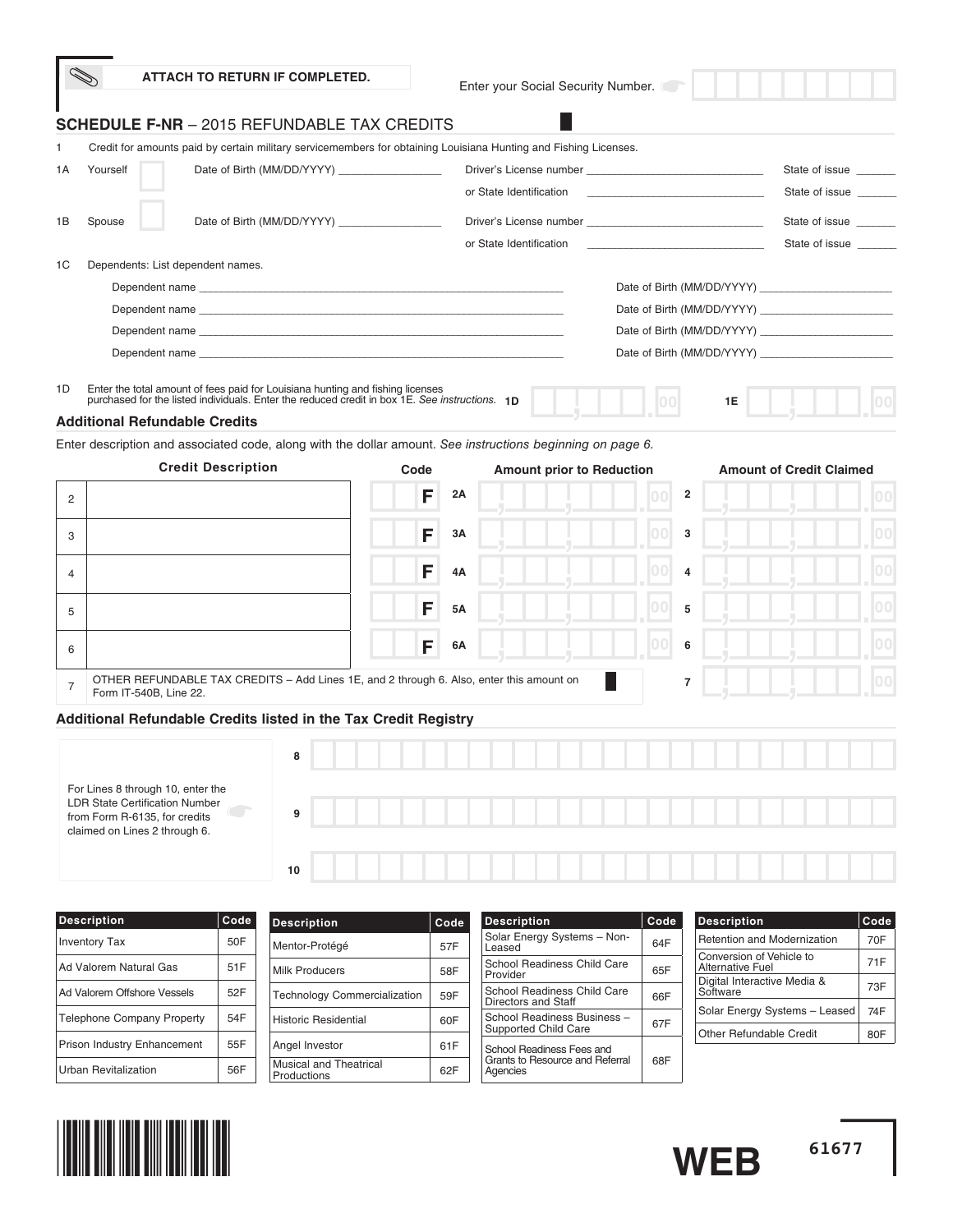Enter your Social Security Number.

## **SCHEDULE G-NR** – 2015 NONREFUNDABLE TAX CREDITS

|                |                |                                                      | Deaf | Loss of                   | Mentally                                                                                                      | <b>Blind</b> |                    |         | Enter the total number of qualifying |                                                                                                                                                                                                 |    |                                 |  |
|----------------|----------------|------------------------------------------------------|------|---------------------------|---------------------------------------------------------------------------------------------------------------|--------------|--------------------|---------|--------------------------------------|-------------------------------------------------------------------------------------------------------------------------------------------------------------------------------------------------|----|---------------------------------|--|
|                |                |                                                      |      | Limb                      | incapacitated                                                                                                 |              | 1D.                | person. |                                      | individuals. Only one credit is allowed per                                                                                                                                                     | 1D |                                 |  |
|                | 1A             | Yourself                                             |      |                           |                                                                                                               |              | 1E                 |         | Multiply Line 1D by \$72.            |                                                                                                                                                                                                 |    |                                 |  |
|                | 1B             | Spouse                                               |      |                           |                                                                                                               |              |                    |         |                                      |                                                                                                                                                                                                 | 1E |                                 |  |
|                | 1 <sup>C</sup> | Dependent *                                          |      |                           |                                                                                                               |              |                    |         |                                      |                                                                                                                                                                                                 |    |                                 |  |
|                | $\ast$         | List dependent names here. >                         |      |                           |                                                                                                               |              |                    |         |                                      |                                                                                                                                                                                                 |    |                                 |  |
| 2              |                | CREDIT FOR CONTRIBUTIONS TO EDUCATIONAL INSTITUTIONS |      |                           |                                                                                                               |              |                    |         |                                      |                                                                                                                                                                                                 |    |                                 |  |
|                | 2A             |                                                      |      |                           | Enter the value of computer or other technological equipment donated. Attach Form R-3400.                     |              |                    |         |                                      |                                                                                                                                                                                                 | 2A |                                 |  |
|                | 2B             | Multiply Line 2A by 29 percent.                      |      |                           |                                                                                                               |              |                    |         |                                      |                                                                                                                                                                                                 | 2B |                                 |  |
| 3              |                | CREDIT FOR CERTAIN FEDERAL TAX CREDITS               |      |                           |                                                                                                               |              |                    |         |                                      |                                                                                                                                                                                                 |    |                                 |  |
|                | 3A             | Enter the amount of eligible federal credits.        |      |                           |                                                                                                               |              |                    |         |                                      |                                                                                                                                                                                                 | 3A |                                 |  |
|                | 3B             |                                                      |      |                           | Multiply Line 3A by 7.2 percent. Enter the result or \$18, whichever is less. This credit is limited to \$18. |              |                    |         |                                      |                                                                                                                                                                                                 | 3B |                                 |  |
|                |                | <b>Additional Nonrefundable Credits</b>              |      |                           |                                                                                                               |              |                    |         |                                      |                                                                                                                                                                                                 |    |                                 |  |
|                |                |                                                      |      | <b>Credit Description</b> |                                                                                                               |              | <b>Credit Code</b> |         |                                      | Enter credit description and associated code listed on the next page, along with the dollar amount of credit claimed. See instructions beginning on page 8.<br><b>Amount prior to Reduction</b> |    | <b>Amount of Credit Claimed</b> |  |
|                |                |                                                      |      |                           |                                                                                                               |              |                    |         |                                      |                                                                                                                                                                                                 |    |                                 |  |
| $\overline{4}$ |                |                                                      |      |                           |                                                                                                               |              |                    | 4A      |                                      |                                                                                                                                                                                                 | 4  |                                 |  |

| 4  |                                                                                                                               | 4A        | 4                     |  |
|----|-------------------------------------------------------------------------------------------------------------------------------|-----------|-----------------------|--|
| 5  |                                                                                                                               | <b>5A</b> | 100<br>5              |  |
| 6  |                                                                                                                               | 6A        | 100<br>6              |  |
|    |                                                                                                                               | <b>7A</b> | 00 <br>$\overline{7}$ |  |
| 8  |                                                                                                                               | <b>8A</b> | 00 <br>8              |  |
| 9  |                                                                                                                               | <b>9A</b> | 9                     |  |
| 10 | OTHER NONREFUNDABLE TAX CREDITS - Add Lines 1E, 2B, 3B, and 4 through 9. Also, enter this amount on Form<br>IT-540B, Line 14. |           | 10                    |  |

# **Additional Nonrefundable Credits listed in the Tax Credit Registry**

|                                                                      | 11 |  |  |  |  |  |  |  |  |  |  |  |  |                              |  |
|----------------------------------------------------------------------|----|--|--|--|--|--|--|--|--|--|--|--|--|------------------------------|--|
| For Lines 11 through 14, enter the<br>LDR State Certification Number | 12 |  |  |  |  |  |  |  |  |  |  |  |  |                              |  |
| from Form R-6135, for credits<br>claimed on Lines 4 through 9.       | 13 |  |  |  |  |  |  |  |  |  |  |  |  |                              |  |
|                                                                      | 14 |  |  |  |  |  |  |  |  |  |  |  |  |                              |  |
|                                                                      |    |  |  |  |  |  |  |  |  |  |  |  |  | <b>CONTINUE ON NEXT PAGE</b> |  |

П



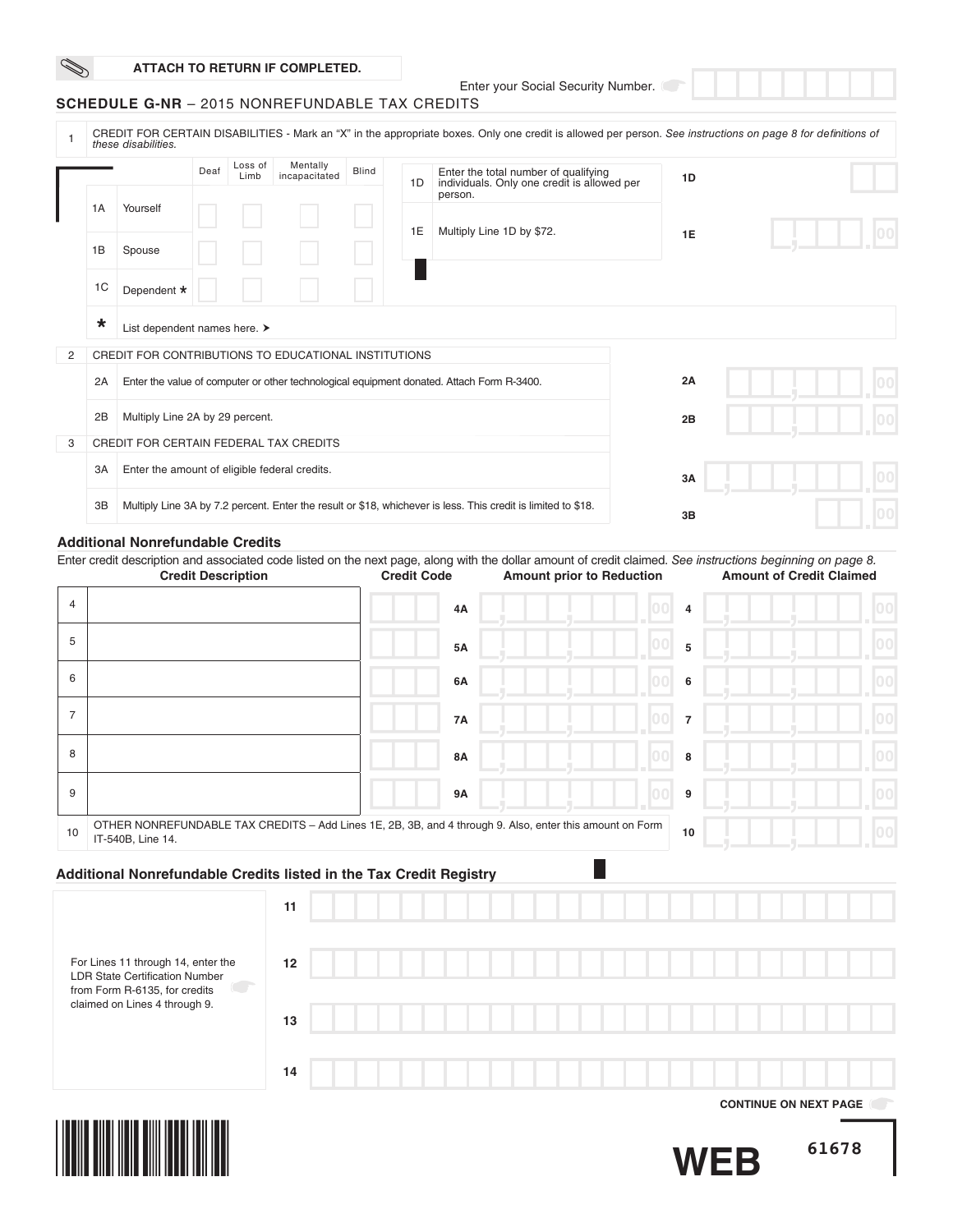

Enter your Social Security Number.

# **SCHEDULE G-NR** – 2015 NONREFUNDABLE TAX CREDITS CONTINUED

| <b>Description</b>               | Code |                  |
|----------------------------------|------|------------------|
| <b>Premium Tax</b>               | 100  | Donati<br>Equipr |
| <b>Commercial Fishing</b>        | 105  | Other            |
| <b>Family Responsibility</b>     | 110  | Atchat           |
| <b>Small Town Doctor/Dentist</b> | 115  | Organ            |
| <b>Bone Marrow</b>               | 120  | House            |
| <b>Law Enforcement Education</b> | 125  | Physic<br>Incapa |
| First Time Drug Offenders        | 130  | Previo           |
| <b>Bulletproof Vest</b>          | 135  | Recyc            |
| Nonviolent Offenders             | 140  | Basic            |
| Owner of Newly Constructed       | 145  | New J            |
| Accessible Home                  |      | Refun            |
| <b>Qualified Playgrounds</b>     | 150  |                  |
| Debt Issuance                    | 155  | Eligible         |

| <b>Description</b>                                                           | Code |
|------------------------------------------------------------------------------|------|
| Donations of Materials,<br>Equipment, Advisors, Instructors                  | 175  |
| Other                                                                        | 199  |
| Atchafalaya Trace                                                            | 200  |
| Organ Donation                                                               | 202  |
| Household Expense for<br>Physically and Mentally<br><b>Incapable Persons</b> | 204  |
| <b>Previously Unemployed</b>                                                 | 208  |
| Recycling Credit                                                             | 210  |
| <b>Basic Skills Training</b>                                                 | 212  |
| New Jobs Credit                                                              | 224  |
| <b>Refunds by Utilities</b>                                                  | 226  |
| Eligible Re-entrants                                                         | 228  |

| <b>Description</b>                               | Code |
|--------------------------------------------------|------|
| Neighborhood Assistance                          | 230  |
| <b>Research and Development</b>                  | 231  |
| Cane River Heritage                              | 232  |
| LA Community Economic Dev.                       | 234  |
| Apprenticeship                                   | 236  |
| Ports of Louisiana Investor                      | 238  |
| Ports of Louisiana Import<br><b>Export Cargo</b> | 240  |
| Motion Picture Investment                        | 251  |
| Research and Development                         | 252  |
| <b>Historic Structures</b>                       | 253  |
| Digital Interactive Media                        | 254  |
| Motion Picture Resident                          | 256  |

| <b>Description</b>                | Code |
|-----------------------------------|------|
| Capital Company                   | 257  |
| LCDFI                             | 258  |
| <b>New Markets</b>                | 259  |
| <b>Brownfields Investor</b>       | 260  |
| Motion Picture Infrastructure     | 261  |
| Angel Investor                    | 262  |
| Other                             | 299  |
| <b>Biomed/University Research</b> | 300  |
| <b>Tax Equalization</b>           | 305  |
| Manufacturing Establishments      | 310  |
| <b>Enterprise Zone</b>            | 315  |
| Other                             | 399  |

## **SCHEDULE H-NR –** 2015 MODIFIED FEDERAL INCOME TAX DEDUCTION

|   | Enter the amount of your federal income tax liability as shown on the Federal Income Tax Deduction Worksheet,<br>page 1.                                                 |  |
|---|--------------------------------------------------------------------------------------------------------------------------------------------------------------------------|--|
|   | Enter the amount of federal disaster credits allowed by IRS.                                                                                                             |  |
| 3 | Add Line 1 and Line 2. Also, enter this amount on Form IT-540B, Line 10D, and mark the box on Line 10D to<br>indicate that your income tax deduction has been increased. |  |

H

|  |   |  | r |
|--|---|--|---|
|  | J |  | п |
|  | 7 |  | m |

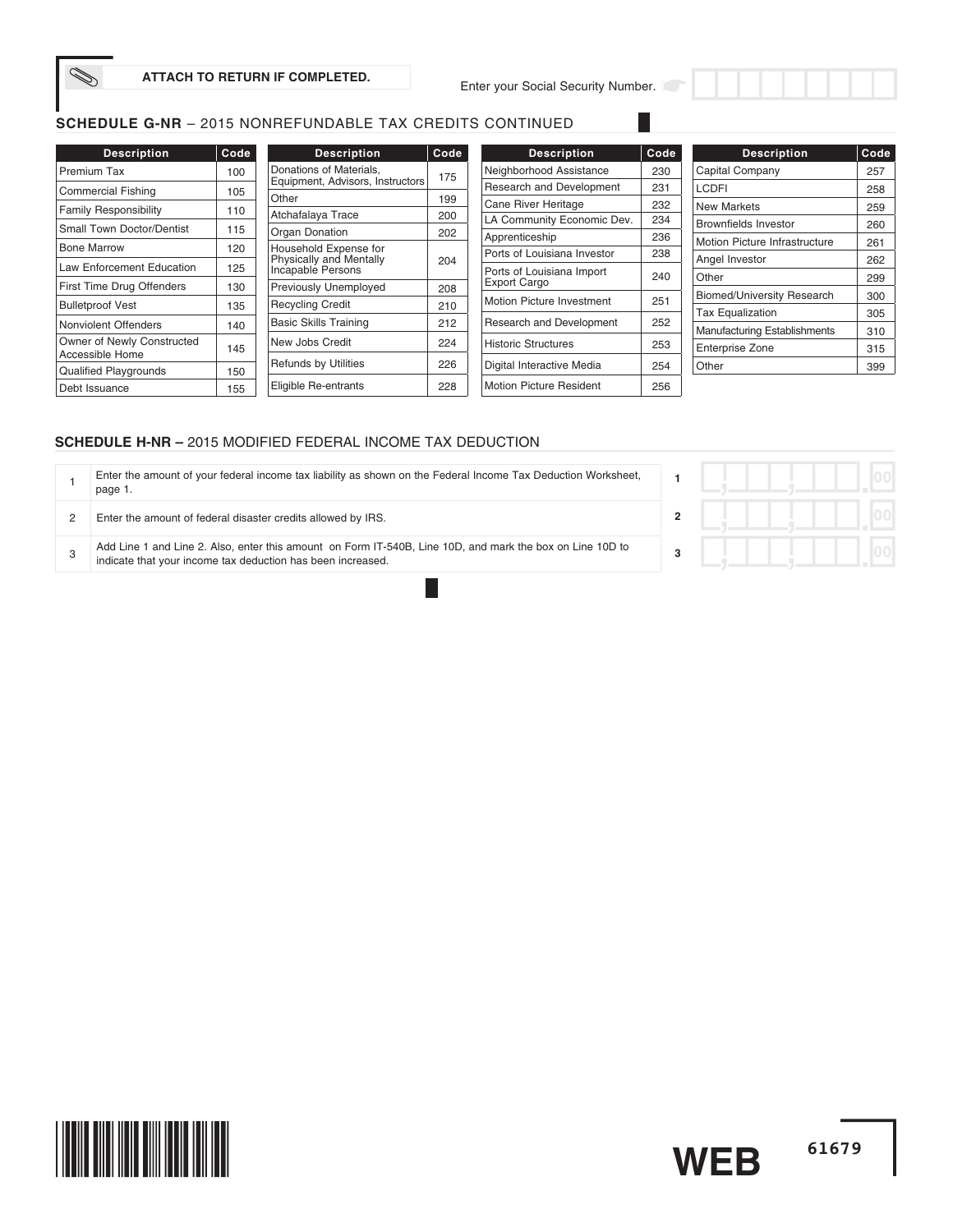#### **ATTACH THIS WORKSHEET TO YOUR RETURN.**

#### **2015 Louisiana Refundable Child Care Credit Worksheet** (For use with Form IT-540B)

| Your name | Social Security Number |
|-----------|------------------------|
|           |                        |

#### **Your Federal Adjusted Gross Income must be \$25,000 or less and your child care expenses must have been incurred in Louisiana in order to complete this form.** See instructions on page 12.

**1. Care Provider Information Schedule –** Complete columns A through D for each person or organization that provided the care to your child. You may use Federal Form W-10, supplied by your provider, to obtain the information. If your care provider does not provide a Federal Form W-10, complete those parts of the Care Provider Information Schedule for which you have the information. You must follow the same rules of "Due Diligence" as the IRS requires if you do not have all of the care provider information. See the IRS 2015 Publication 503 for information on "Due Diligence." If additional lines are required for Lines 1 or 2, attach a schedule. Falsification of any information provided on this form constitutes **fraud and can result in criminal penalties. The Child Care Credit may only be taken for child care expenses incurred in Louisiana during the time a person was a Louisiana resident.** 

| ∽                    | В                                                                   |                                    |                                    |
|----------------------|---------------------------------------------------------------------|------------------------------------|------------------------------------|
| Care provider's name | Address (number, street, apartment<br>number, city, state, and ZIP) | Identifying number<br>(SSN or EIN) | Amount paid<br>(See instructions.) |
|                      |                                                                     |                                    | .00                                |
|                      |                                                                     |                                    | .00                                |
|                      |                                                                     |                                    | .00                                |
|                      |                                                                     |                                    | .00                                |
|                      |                                                                     |                                    | .00                                |

**2.** For each child under age 13, enter their name in column E, their Social Security Number in column F, and the amount of Qualified Expenses you incurred and paid in 2015 in column G. See the definitions on page 12 for information on Qualified Expenses.

|    |                                                                                                                                                                                                   | Е                                                                                                                                                                                          | F              |                                                                                          | G        |      |
|----|---------------------------------------------------------------------------------------------------------------------------------------------------------------------------------------------------|--------------------------------------------------------------------------------------------------------------------------------------------------------------------------------------------|----------------|------------------------------------------------------------------------------------------|----------|------|
|    | Qualifying person's name<br>First                                                                                                                                                                 | Qualifying person's<br>Social Security Number                                                                                                                                              |                | Qualified expenses you<br>incurred and paid in 2015 for<br>the person listed in column E |          |      |
|    |                                                                                                                                                                                                   |                                                                                                                                                                                            |                |                                                                                          |          | .00. |
|    |                                                                                                                                                                                                   |                                                                                                                                                                                            |                |                                                                                          |          | .00. |
|    |                                                                                                                                                                                                   |                                                                                                                                                                                            |                |                                                                                          |          | .00. |
|    |                                                                                                                                                                                                   |                                                                                                                                                                                            |                |                                                                                          |          | .00. |
|    |                                                                                                                                                                                                   |                                                                                                                                                                                            |                |                                                                                          |          | .00. |
| 3  |                                                                                                                                                                                                   | Add the amounts in column G, Line 2. Do not enter more than \$3,000 for one qualifying person or<br>\$6,000 for two or more persons. Enter this amount here and on Form IT-540B, Line 19A. |                | 3                                                                                        |          | .00. |
| 4  | Enter your earned income. See the definitions on page 12.                                                                                                                                         | 4                                                                                                                                                                                          |                | .00.                                                                                     |          |      |
| 5  | If married filing jointly, enter your spouse's earned income (If your spouse was a student or was<br>disabled, see IRS Publication 503.) All other filing statuses, enter the amount from Line 4. |                                                                                                                                                                                            |                |                                                                                          |          | .00. |
| 6  | Enter the smallest of Lines 3, 4, or 5. Also enter this amount on Form IT-540B, Line 19B.                                                                                                         |                                                                                                                                                                                            |                |                                                                                          |          | .00  |
| 7  |                                                                                                                                                                                                   | Enter your Federal Adjusted Gross Income from Form IT-540B, Line 7.                                                                                                                        |                | $\overline{7}$                                                                           |          | .00  |
|    |                                                                                                                                                                                                   | Enter on Line 8 the decimal amount shown below that applies to the amount on Line 7.                                                                                                       |                |                                                                                          |          |      |
|    | If Line 7 is:<br>over                                                                                                                                                                             | but not over                                                                                                                                                                               | decimal amount |                                                                                          |          |      |
|    | \$0                                                                                                                                                                                               | \$15,000                                                                                                                                                                                   | .35            |                                                                                          |          |      |
| 8  | \$15,000                                                                                                                                                                                          | \$17,000                                                                                                                                                                                   | .34            | 8                                                                                        | $x \sim$ |      |
|    | \$17,000                                                                                                                                                                                          | \$19,000                                                                                                                                                                                   | .33            |                                                                                          |          |      |
|    | \$19,000<br>\$21.000                                                                                                                                                                              | \$21,000<br>\$23,000                                                                                                                                                                       | .32<br>.31     |                                                                                          |          |      |
|    | \$23,000                                                                                                                                                                                          | \$25,000                                                                                                                                                                                   | .30            |                                                                                          |          |      |
| 9  |                                                                                                                                                                                                   | Multiply Line 6 by the decimal amount on Line 8 and enter the result here.                                                                                                                 |                | 9                                                                                        |          | .00. |
| 10 |                                                                                                                                                                                                   | Multiply Line 9 by 50 percent and enter this amount on Line 11 below.                                                                                                                      |                | 10                                                                                       | $X$ .50  |      |
| 11 | Enter this amount on Form IT-540B, Line 19.                                                                                                                                                       |                                                                                                                                                                                            |                |                                                                                          |          | .00. |

**61665**

**WEB**